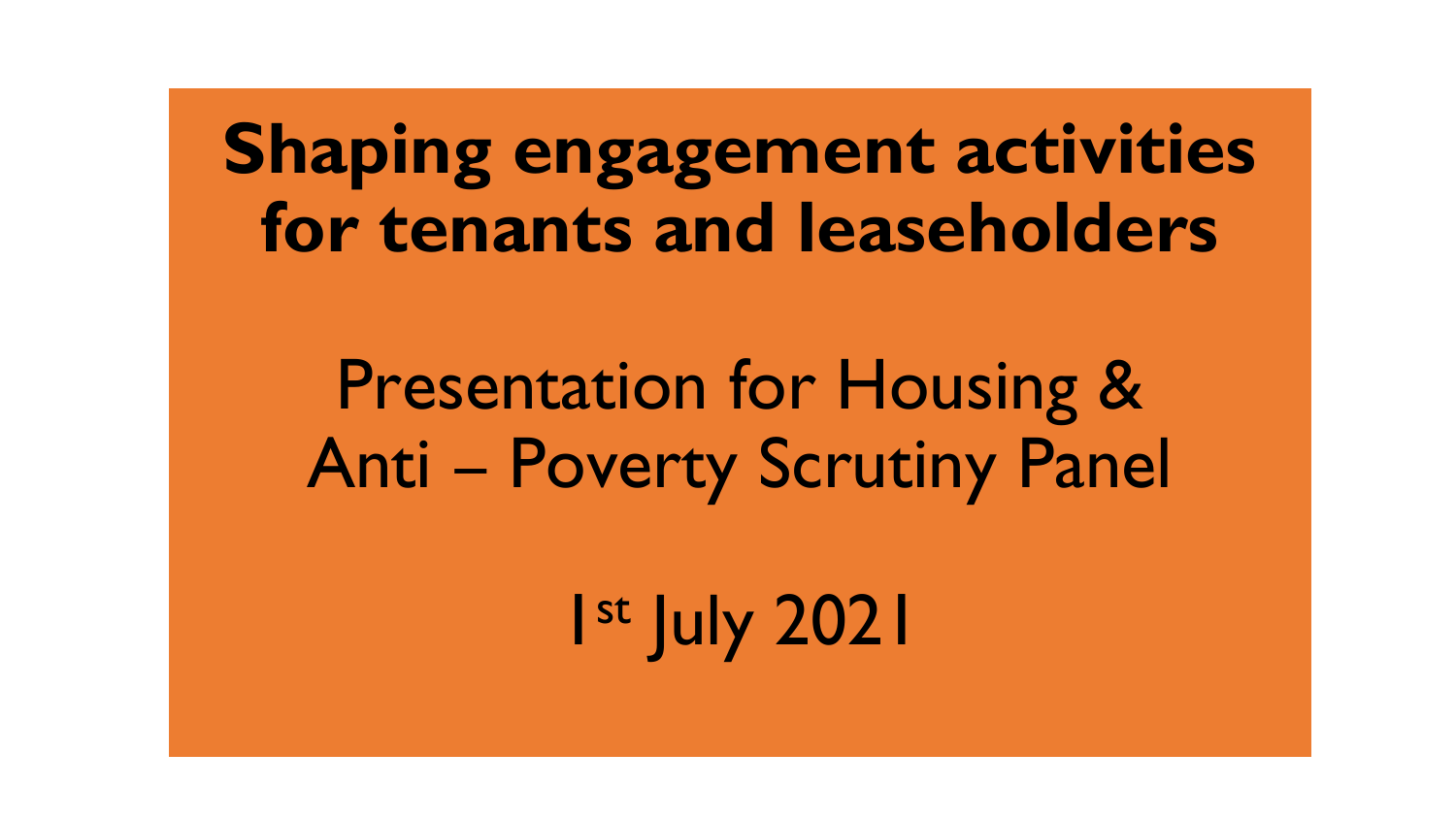# **1. Background & purpose of engagement**

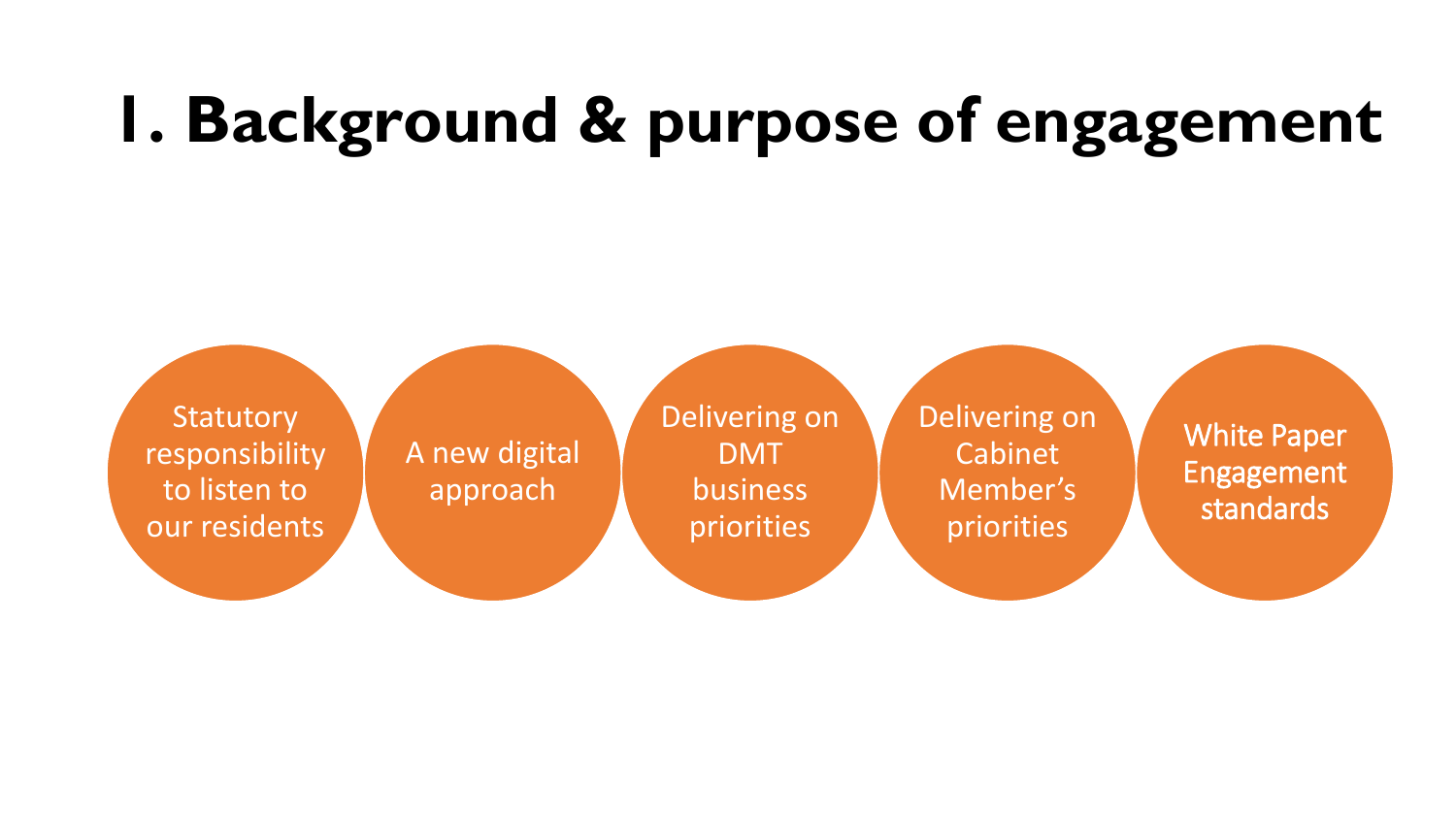

• Listens and learns from residents to improve results

**IMPROVING RESIDENTS'** 

**LIVES AND OPPORTUNITIES** 

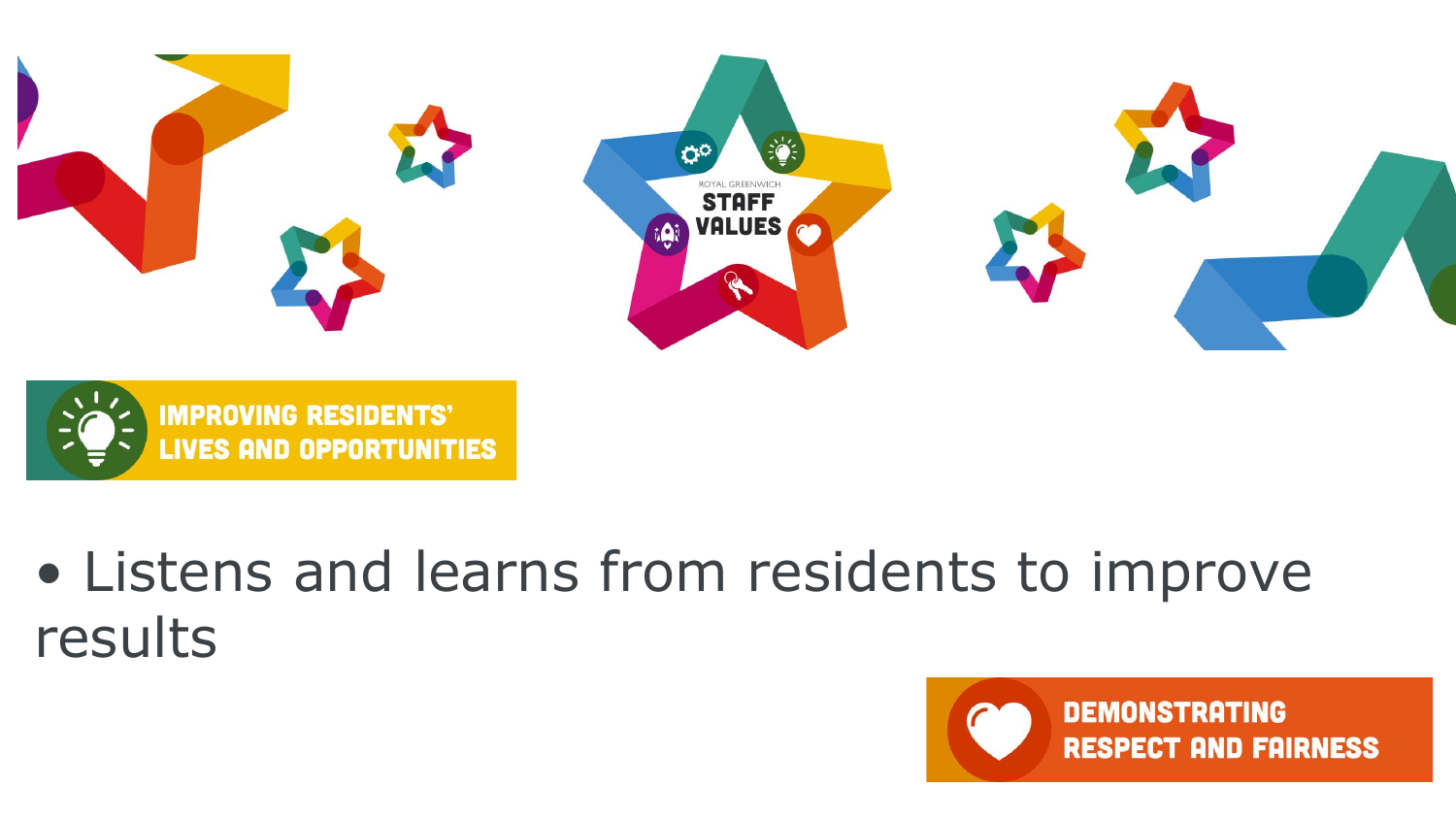

Has a clear purpose

Is inclusive and representative

Has the right teams involved

Is empathetic

Builds resourceful and resilient communities

Has KPIs and a positive measurable impact

Understands residents' needs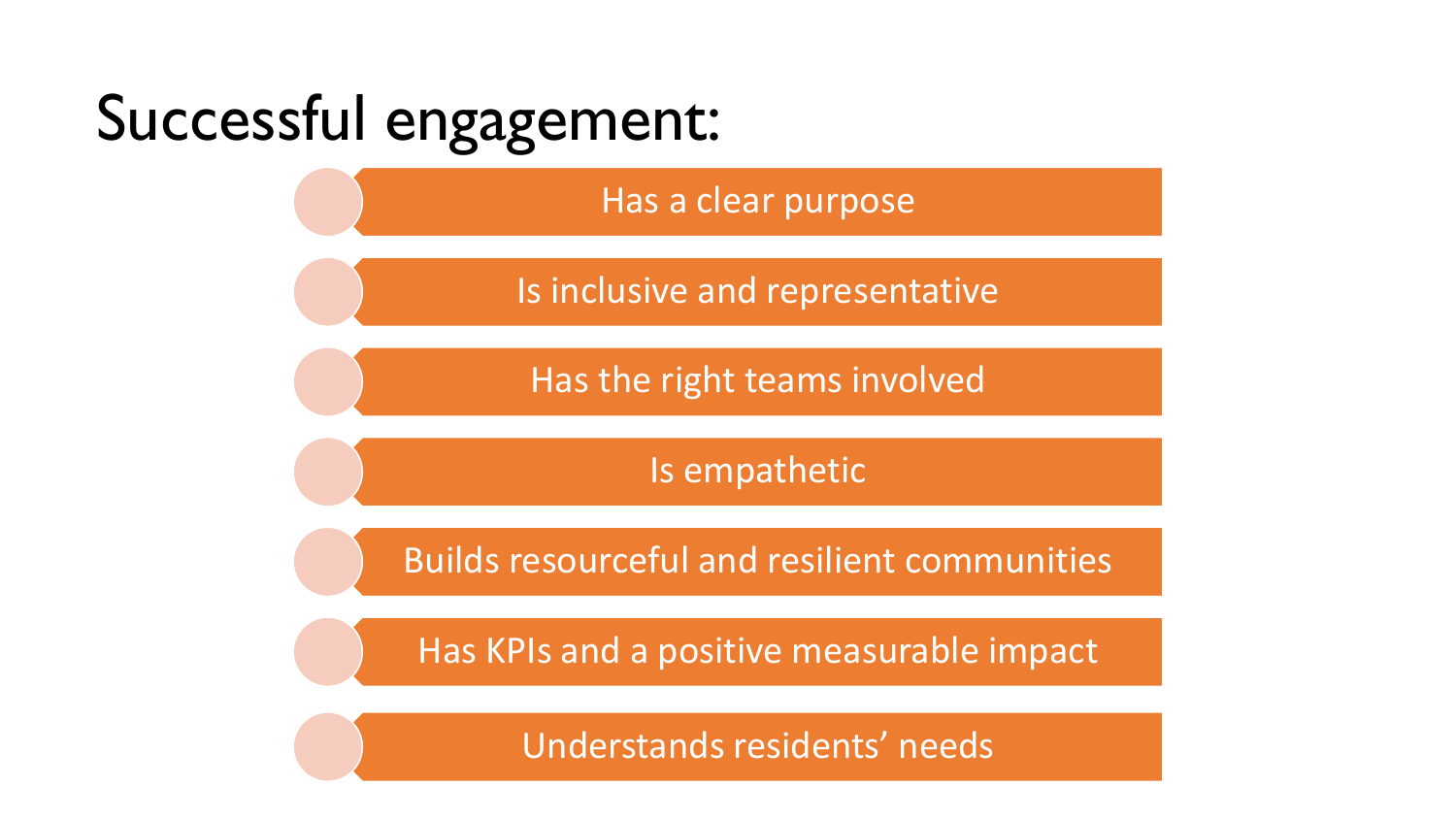# Cycle of engagement Listen to our

#### **Listening to our residents**

We listen to our residents about their lived experiences, we act on their feedback, and we update them (you said, we listened) to maintain engagement.

residents (walkabouts, repairs/ caretaking surgeries, meetings, surveys) Act on their feedback, record actions and take back to relevant teams Update residents on what we are doing with clear comms methods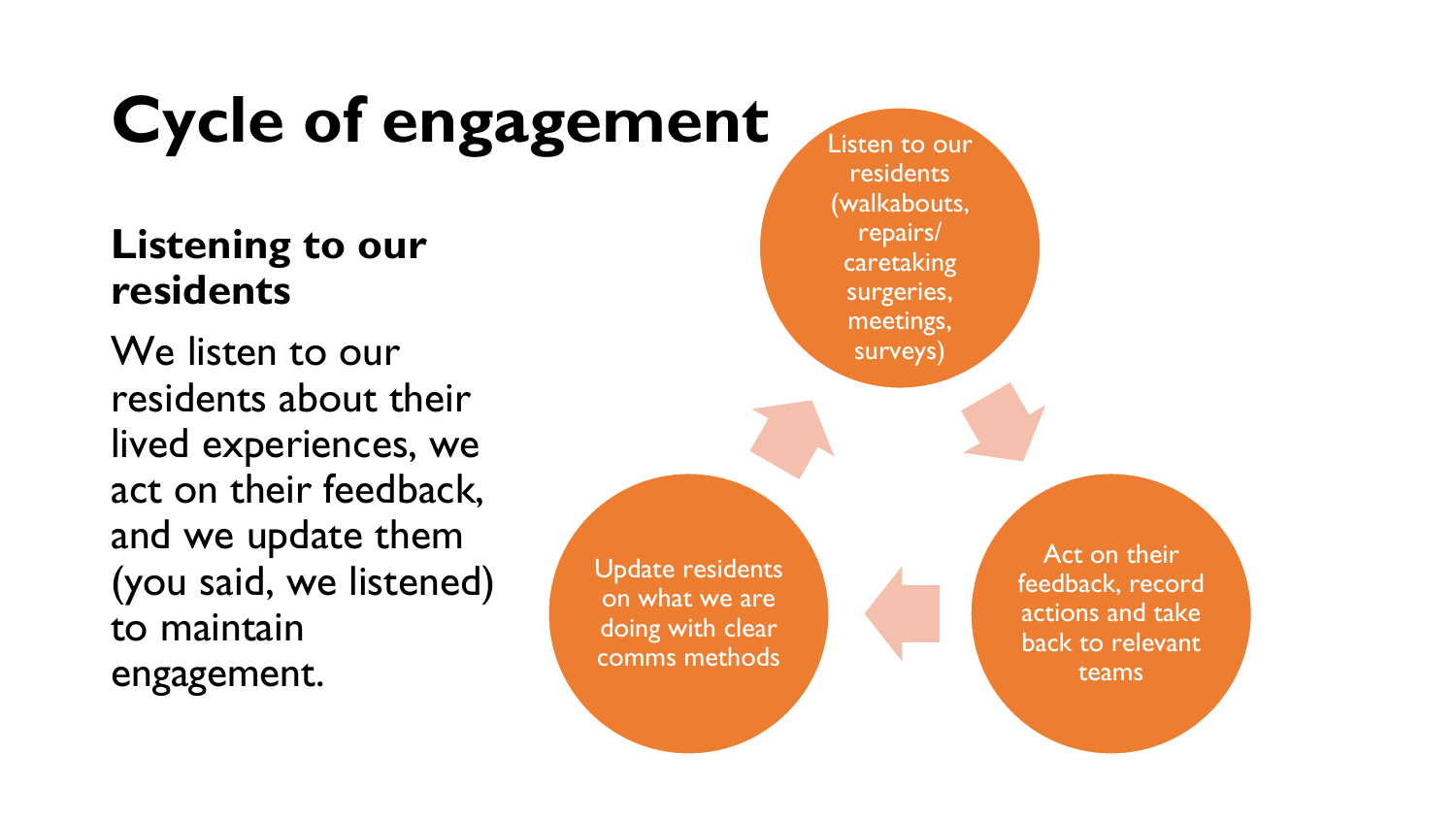### Measuring success: KPIs for Housing Engagement

Linking engagement to Business Plan and Corporate priorities

A clear community input resulting from engagement

Clear purpose with outcomes and changes which are tracked and fed back to residents

Targeting engagement at those who are underrepresented

Number of residents engaged with

Representative engagement

Running empowering training

A mix of face to face and digital meetings to ensure accessibility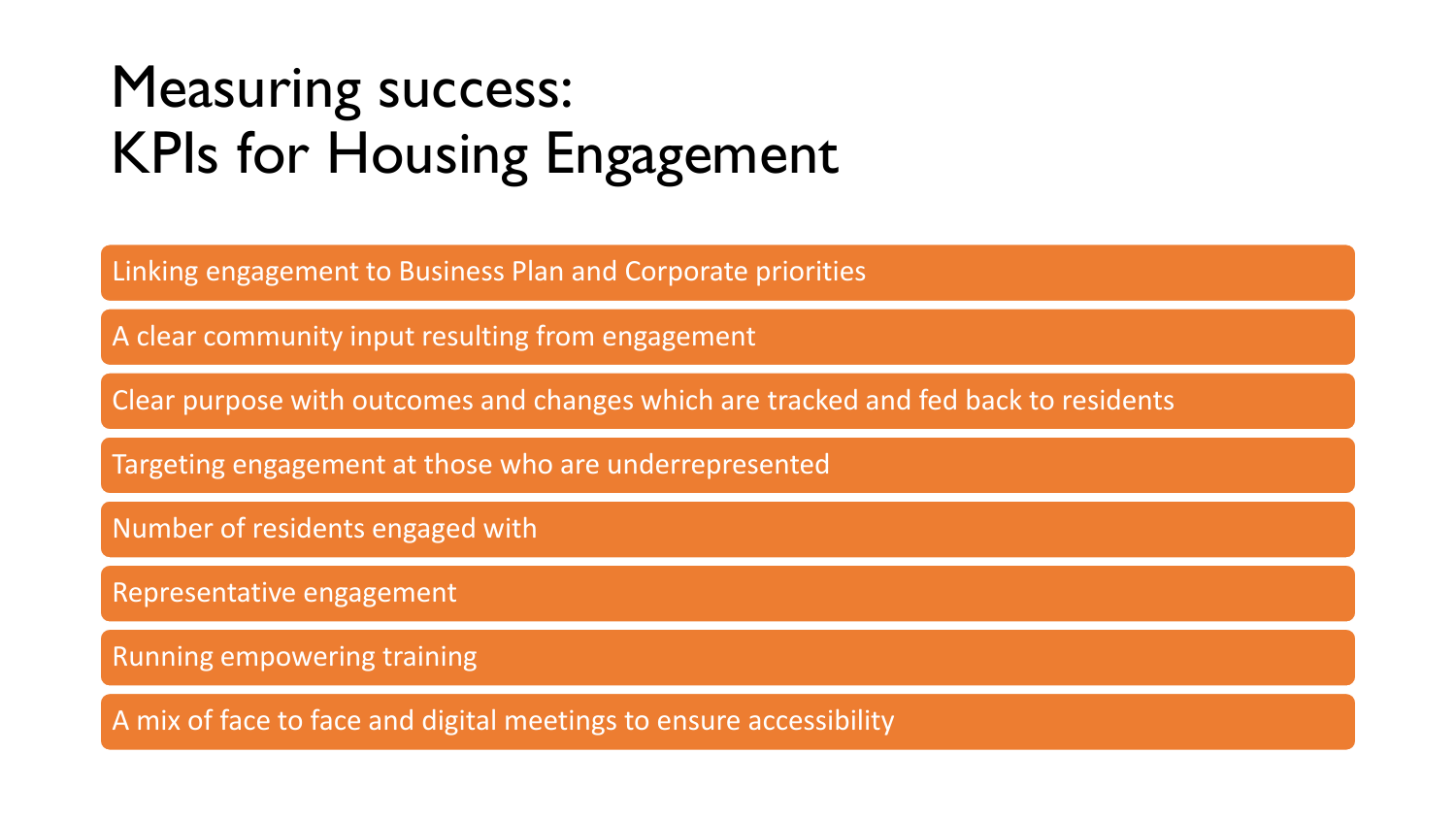### Building resourceful and resilient communities

Ensuring communities are resilient and self-sufficient through developing and engaging with:



Consequently, we can move to…

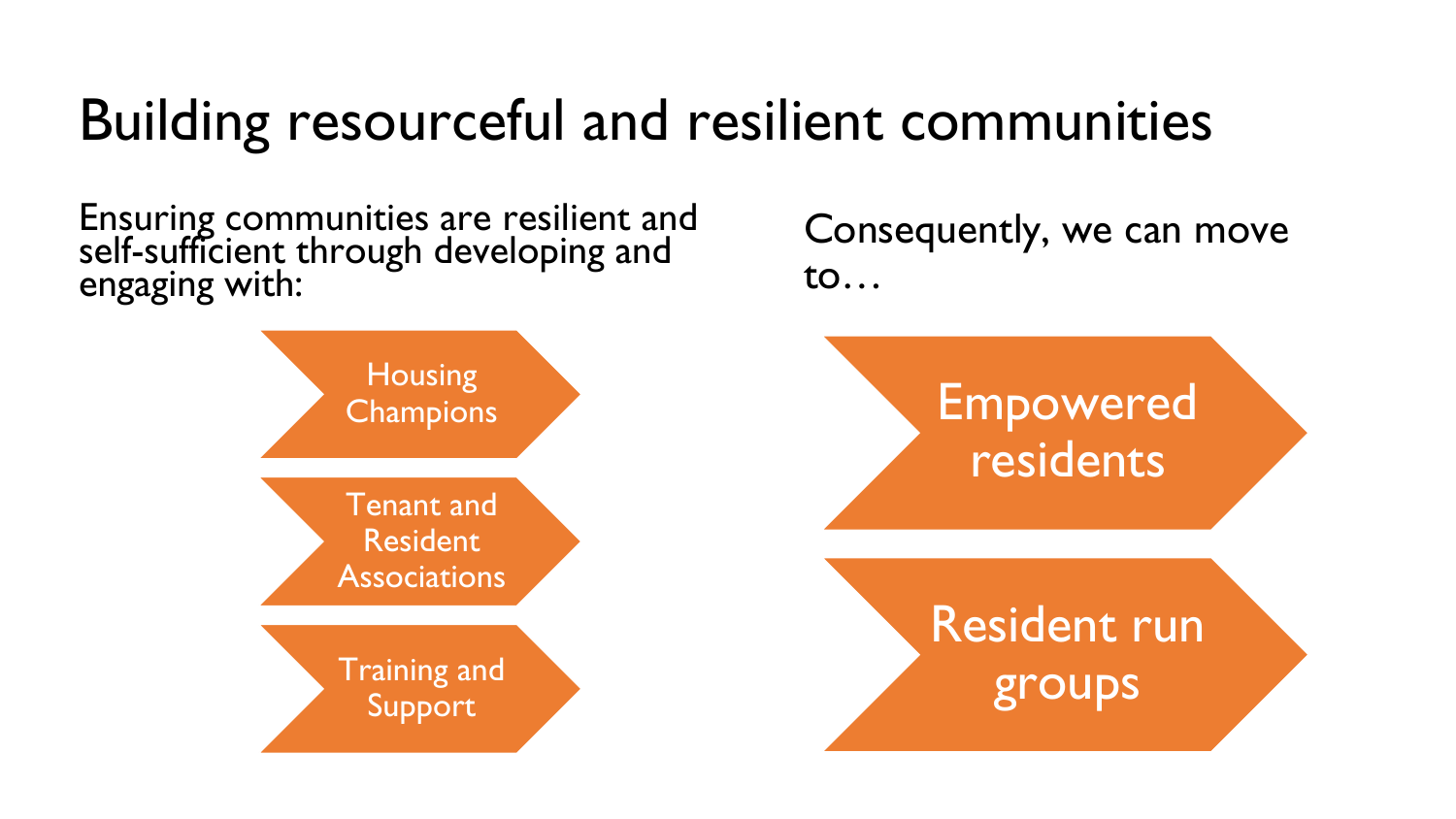## Linking engagement with DMT, Cabinet Member & Resident key priorities

| <b>Housing</b><br><b>Strategy</b> |                                    | Improving<br>repairs service |  |                                   | Offer to<br>Leaseholders                  |  |
|-----------------------------------|------------------------------------|------------------------------|--|-----------------------------------|-------------------------------------------|--|
| Look and feel<br>of estates       |                                    | <b>Allocations</b>           |  |                                   | <b>Equality &amp;</b><br><b>Diversity</b> |  |
|                                   | Compliance -<br><b>Fire Safety</b> |                              |  | <b>Digital</b><br><b>Services</b> |                                           |  |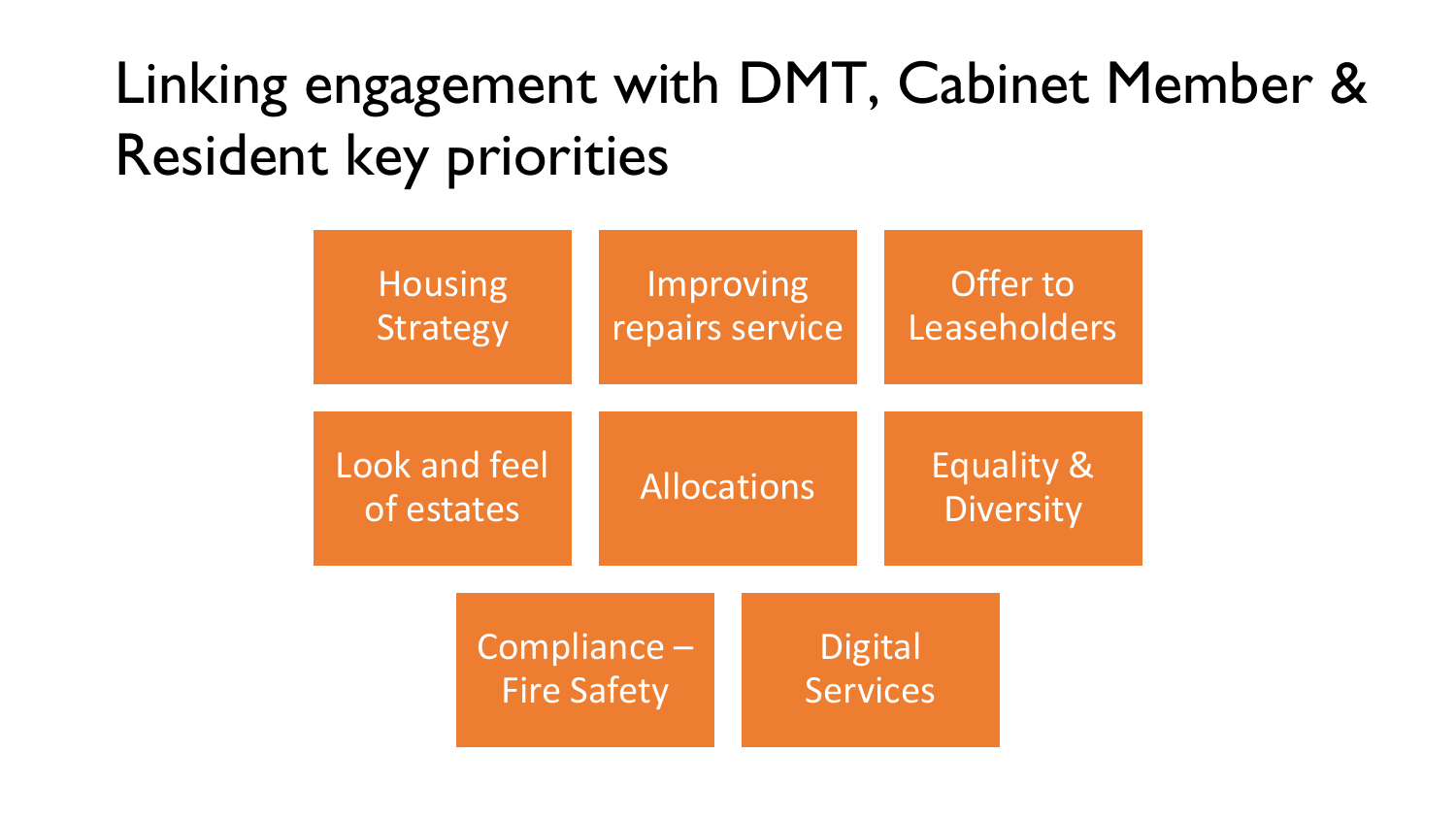# 2. Traditional Engagement Approach





Set up in 2000 / 2001 to mirror a local neighbourhood office structure which no longer exists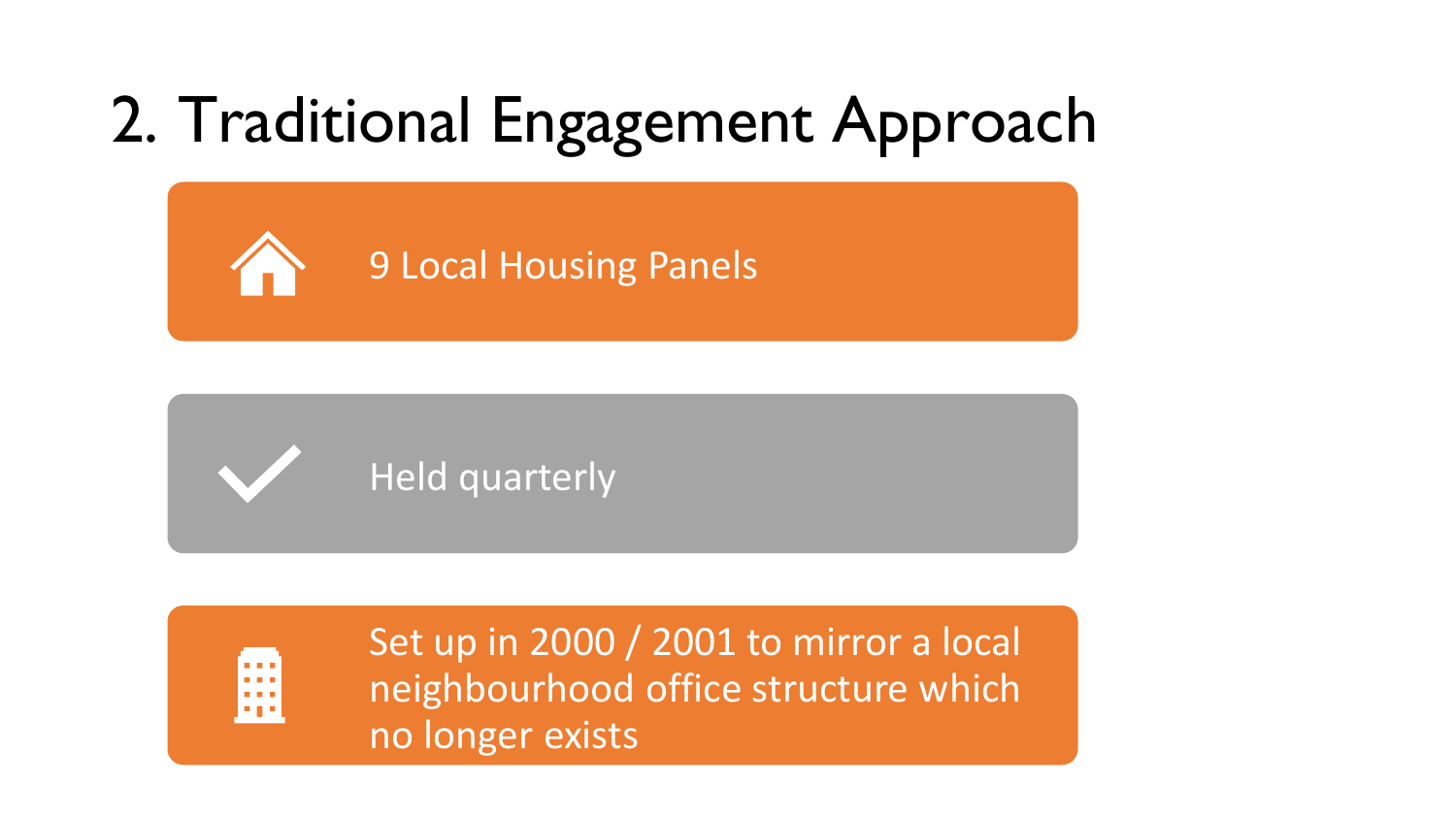# Housing Panel Stats

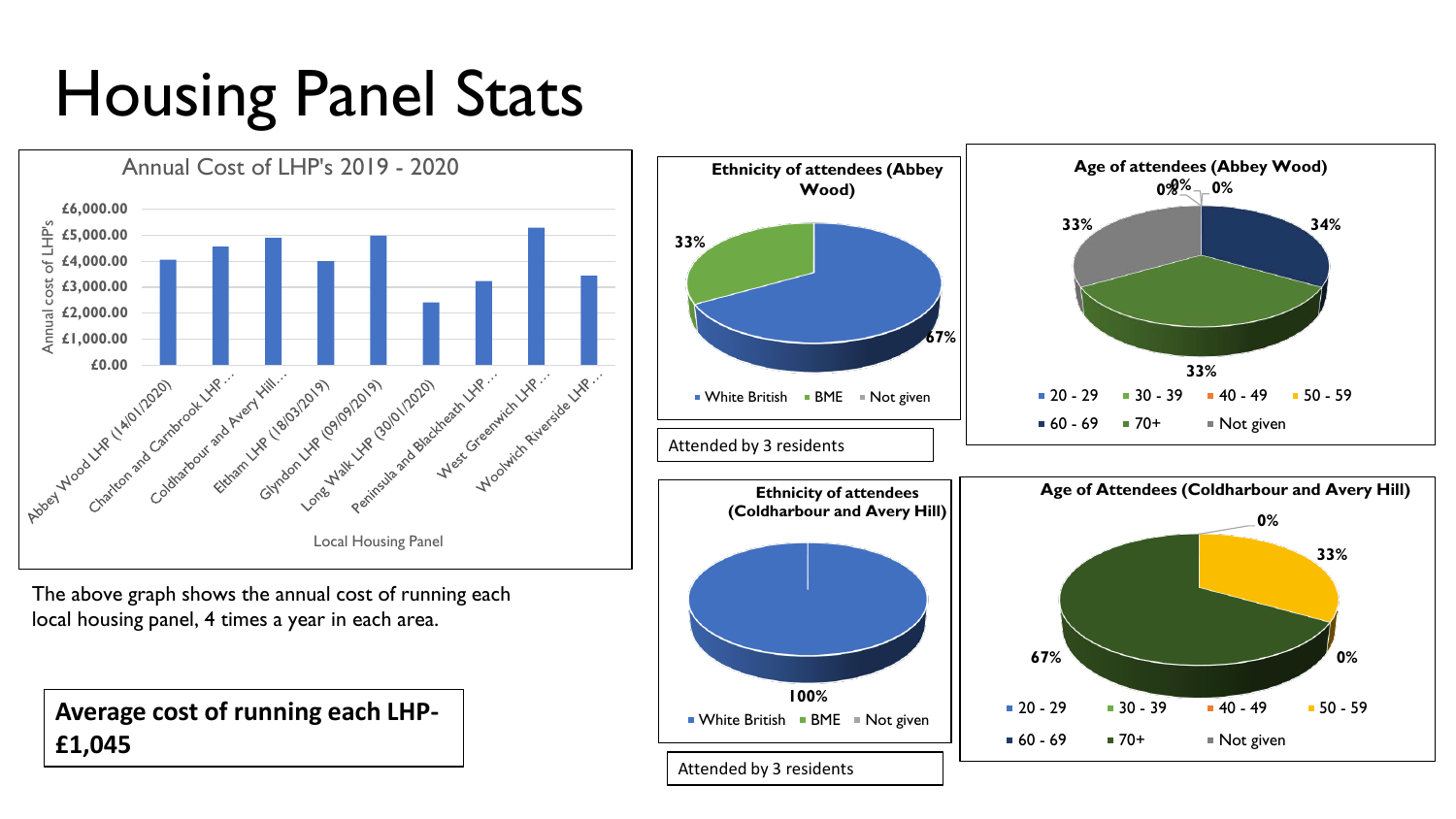#### Overview of Coldharbour and Avery Hill Local Housing Panel

- This map shows some of the constituency areas covered by the panel
- Covers areas from Bexley Road such as Lemonwell Court up to Riefield Road.

Estates includes:

- Avery Hill, Restons Crescent and Alderwood Road.
- Coldharbour estate areas such as William Barefoot Drive, The Knole and Adderley Gardens.

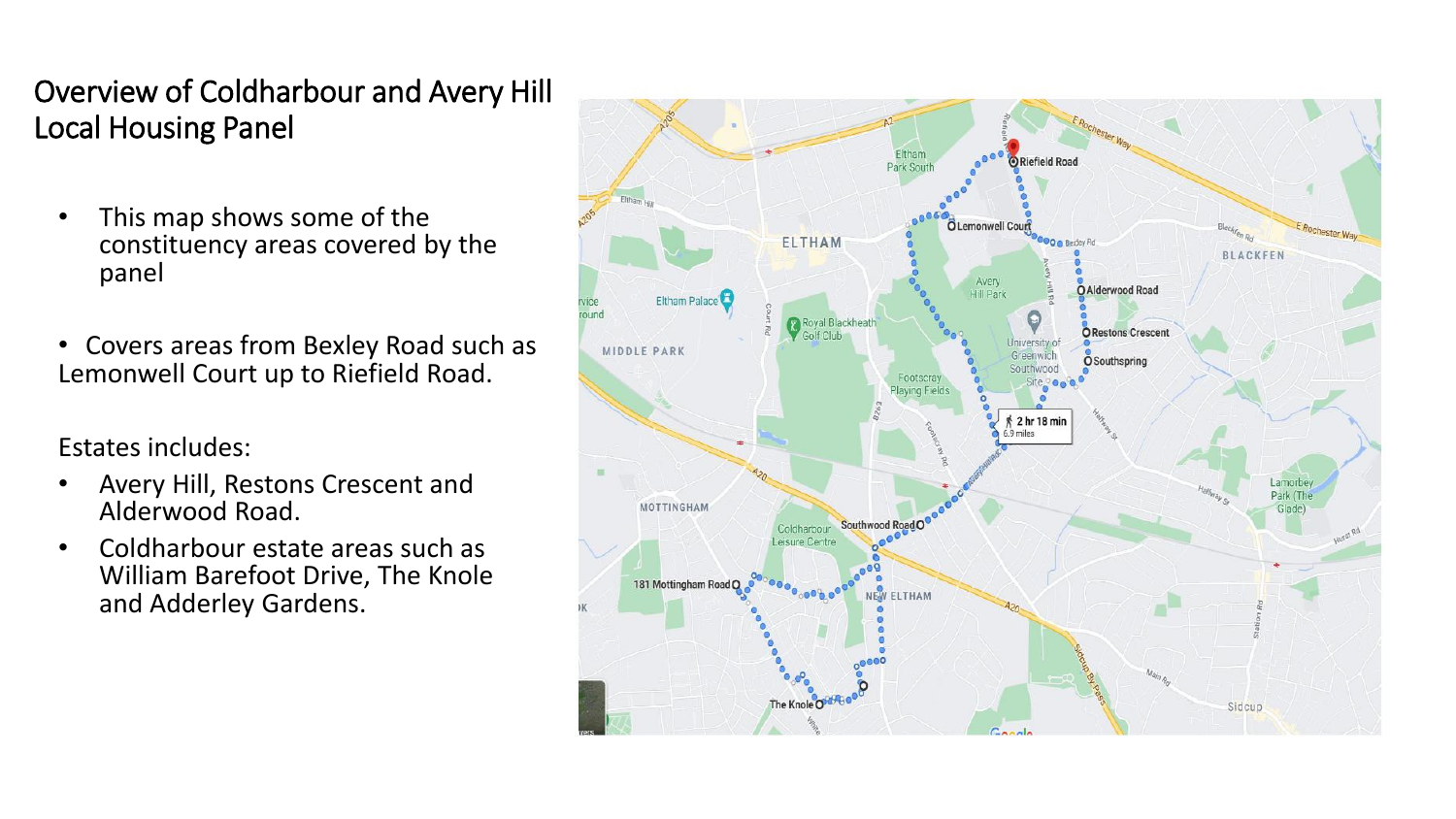#### Overview of the Peninsula, Blackheath and Westcombe Park Housing Panel.

- The area covers just over 4 miles. Difficulties getting everyone engaged because of the wide geographical area.
- People from the Blackheath area had their own separate meetings.
- Traditionally meetings are held every 6 months alternating between Collerston House off Woolwich Road and Mycenae House near the Blackheath Standard.





The meeting locations of the Peninsula, Blackheath and Westcombe Park Housing Panel.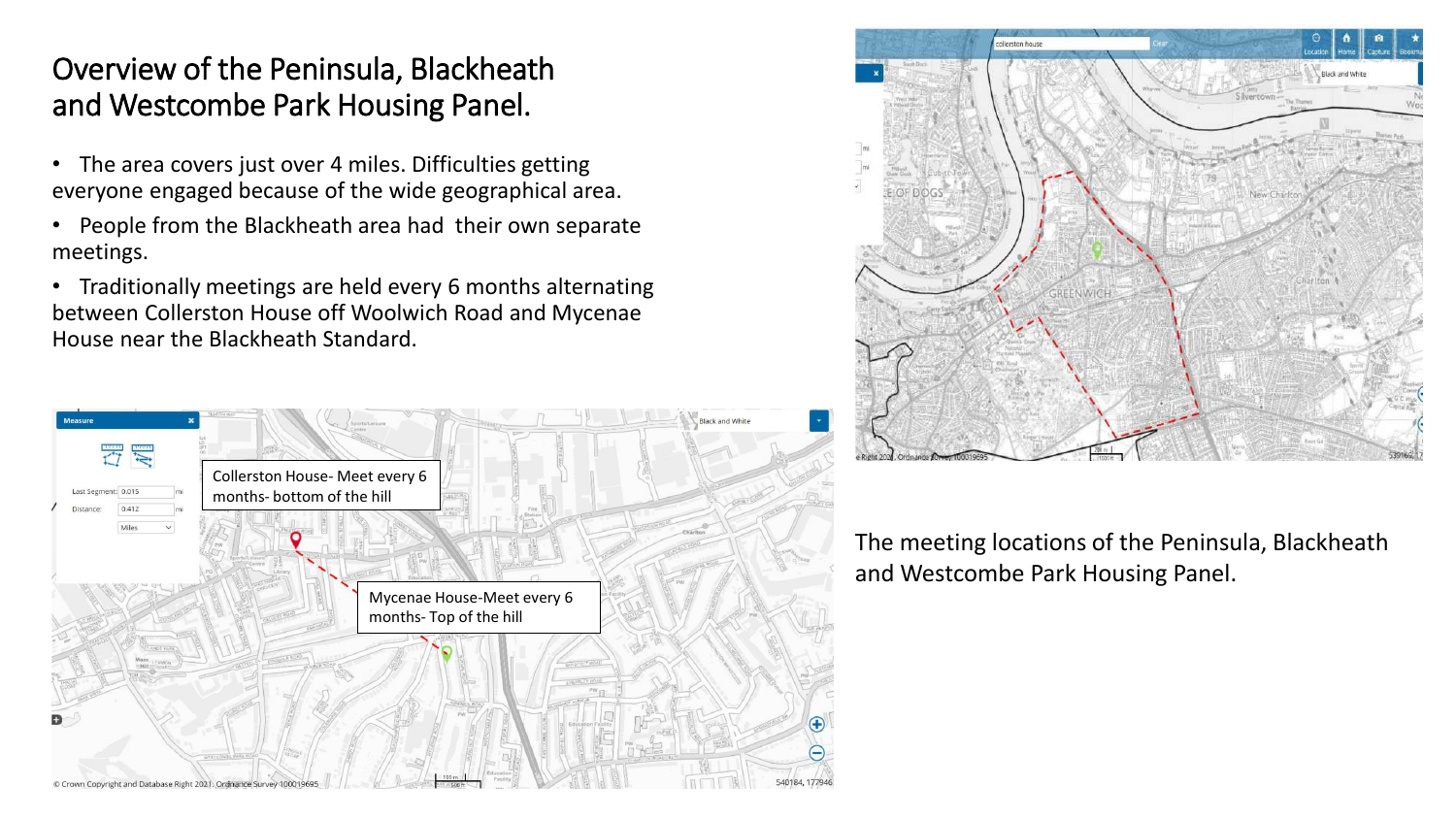

# **3. New Engagement approach**

- YourVIEW membership
- •Digital Listening Campaigns
- •New style formal Estate **Walkabouts**
- Housing Champions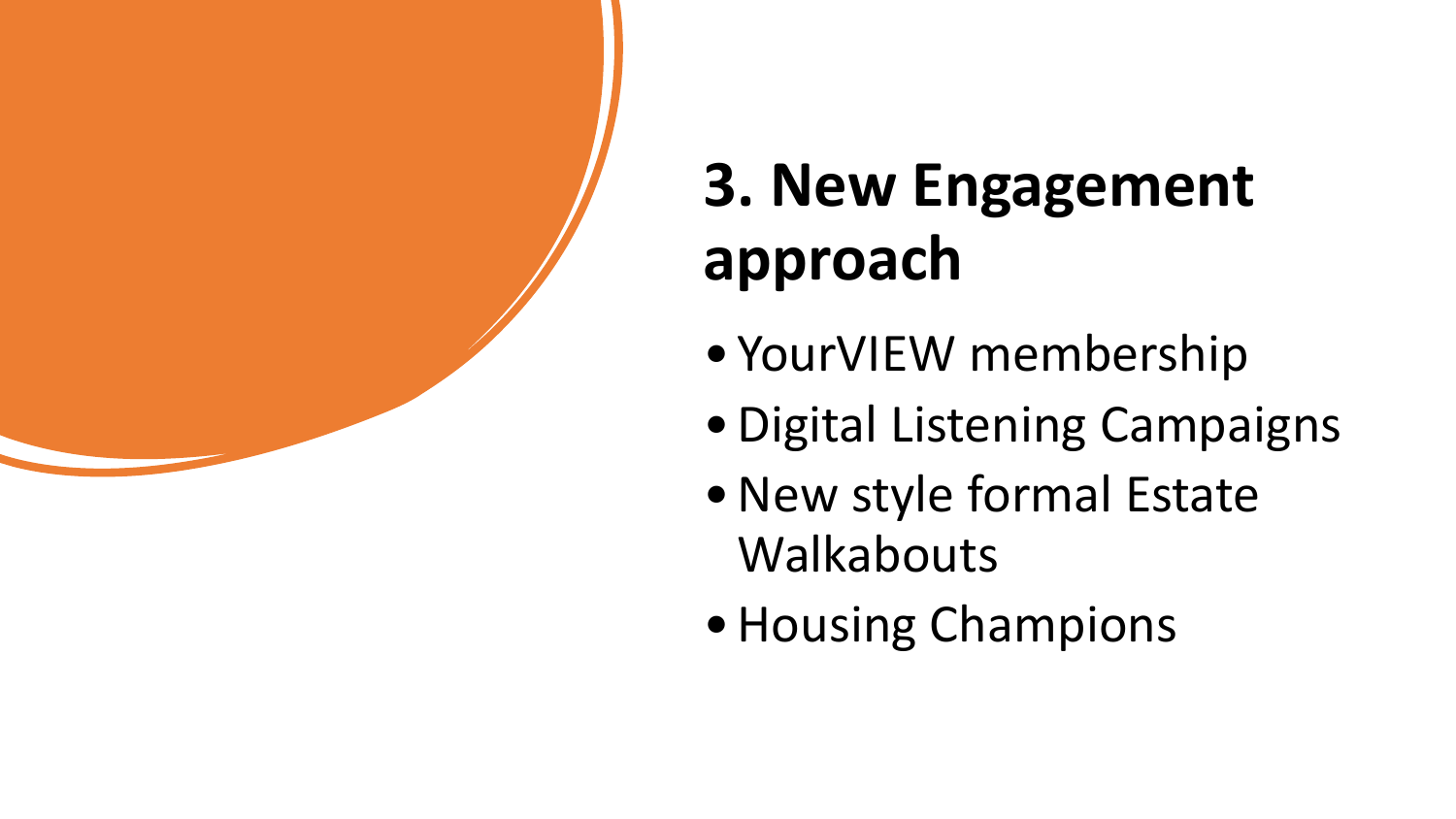## **YourVIEW membership**

#### Launched in June 2018.

By signing up (online) to be a YourVIEW member, tenants and leaseholders can help shape and improve RBG Housing Services by:

- •Taking part in engagement events online and in person.
- •Being made aware of the latest engagement events and training available (monthly calendar).
- •Being part of a pool of residents who want to make a difference.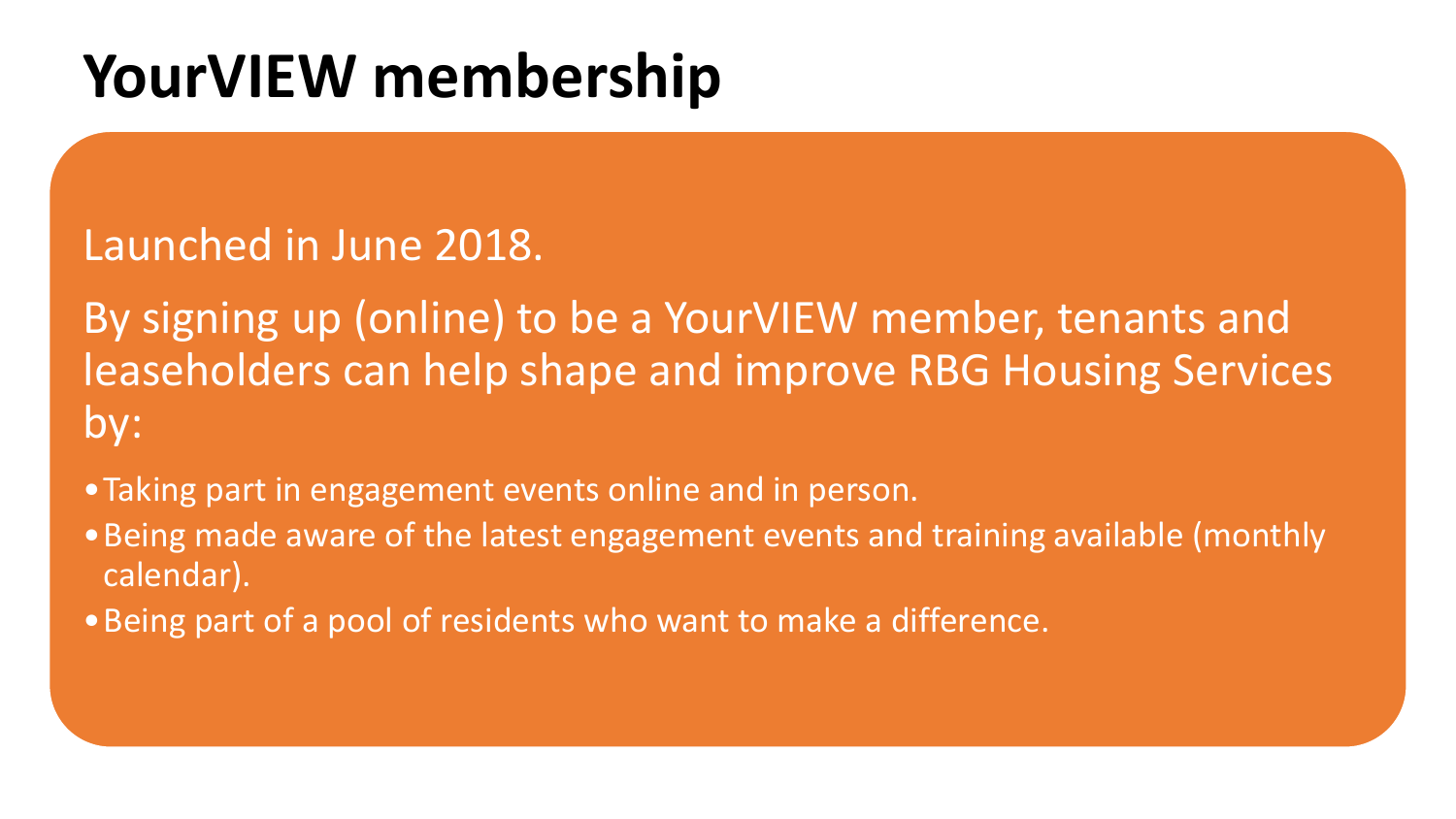#### **YourVIEW: increasing membership**



#### Age breakdown of YourVIEW members



The chart above is based on 969 members. Please note- not every member has disclosed their age

#### **June 2021: over 1200 residents are now signed up to YourVIEW**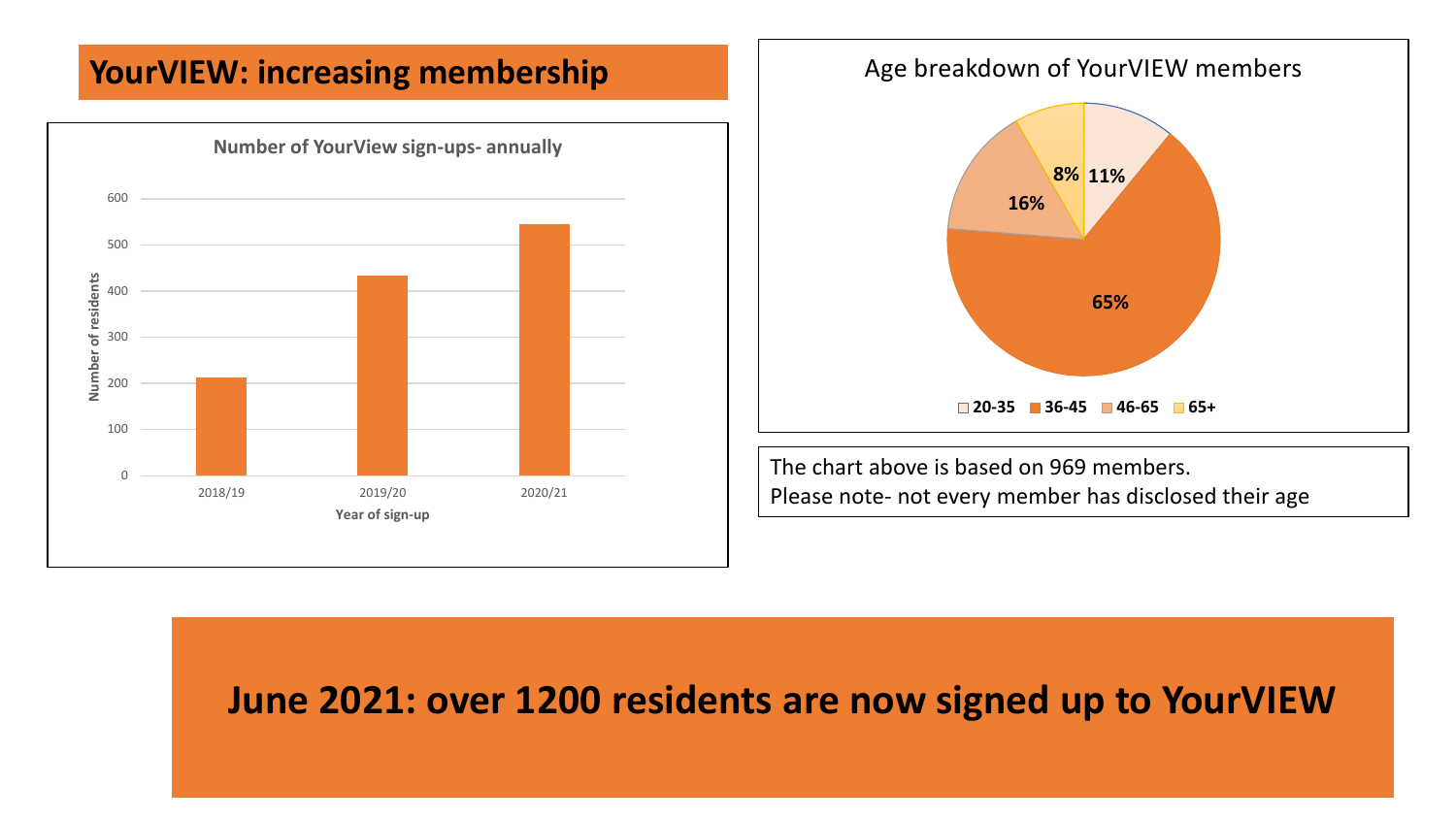# The Digital Listening Campaign 2020 (DLC)

• Covid-19 restrictions have fast tracked the development of digital engagement, and a series of Zoom meetings were held in Summer 2020 with Councillor Anthony Okereke, the then new Cabinet Member.

• The DLC provided an opportunity to test out alternative formats to the Local Housing Panels and to engage with under reached and under-represented residents, including younger residents and Black, Asian and Minority Ethnic (BAME) residents, residents in Temporary Accommodation.

• This campaign style approach to consultation has the benefit of being more flexible and more easily linked to service-based consultations and target demographics than running a fixed cycle of quarterly area based Local Housing Panels.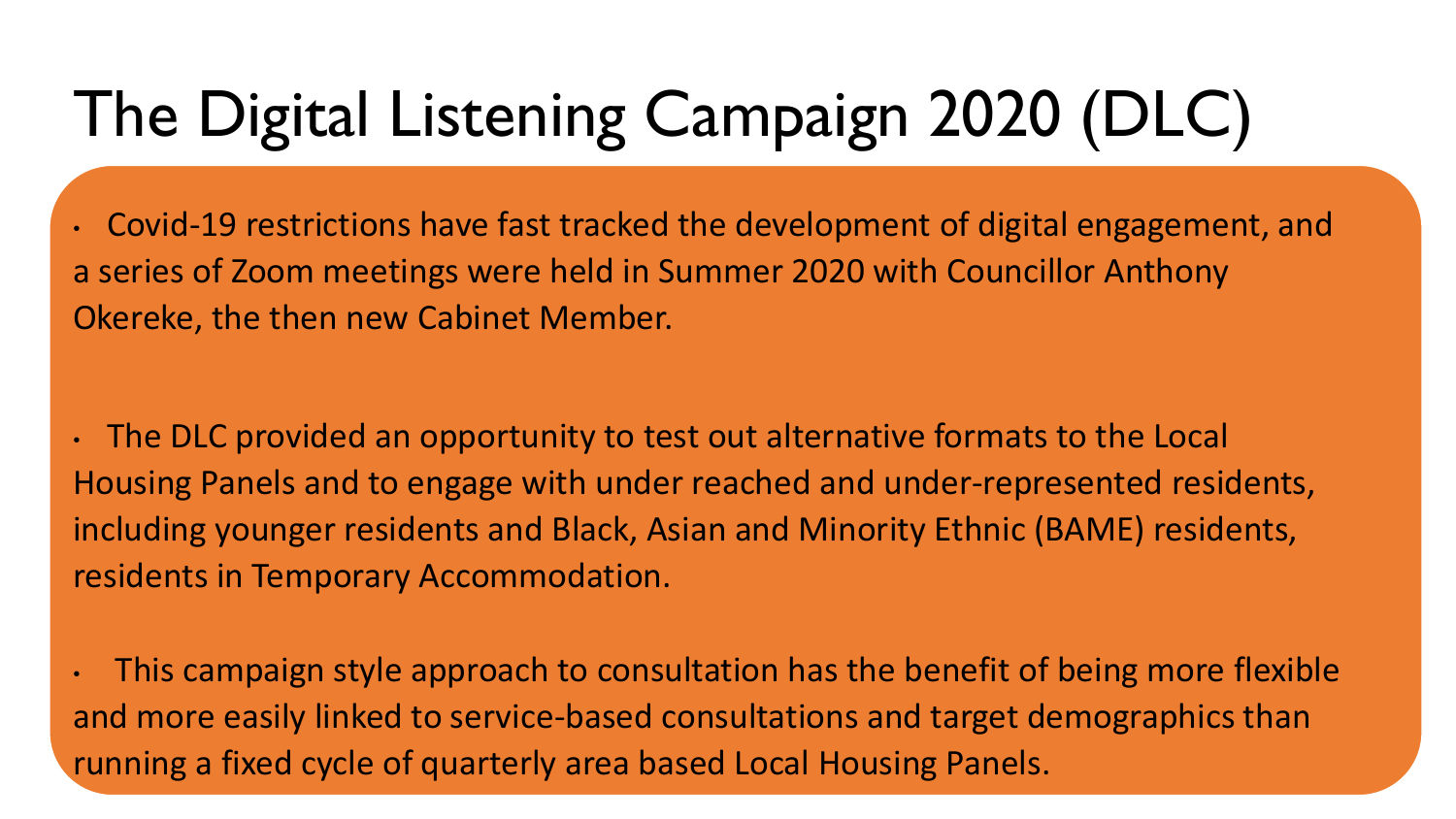### Attendance

### Total attendance in engagement activities for 2020/21: 269 residents

#### **Figures from the DLC 2020: just under half or attendees were BAME.**

| <b>Ethnicity</b>     | <b>No. of attendees</b> |
|----------------------|-------------------------|
| <b>BAME</b>          | 44                      |
| <b>White British</b> | 48                      |
|                      |                         |
| <b>Unknown</b>       | 13                      |

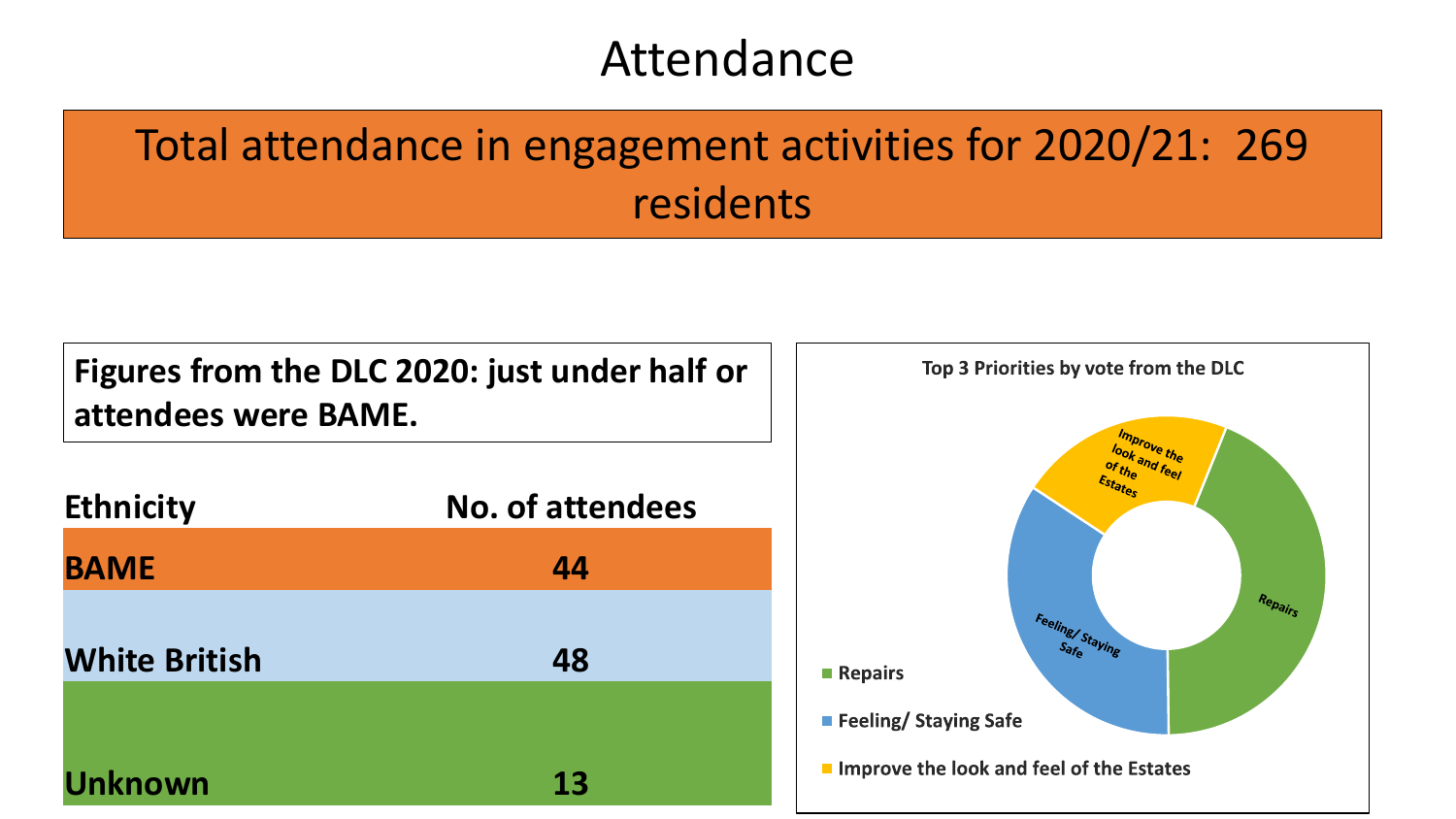## Engagement campaign approach to replace housing panels

What do we want to engage on?

Why do we want to engage - purpose?

What tool is best used for this engagement?

What teams are going to be engaging?

How will we use the information we collect?

How will we feedback to residents?

Pro-forma check list for clarity on purpose etc

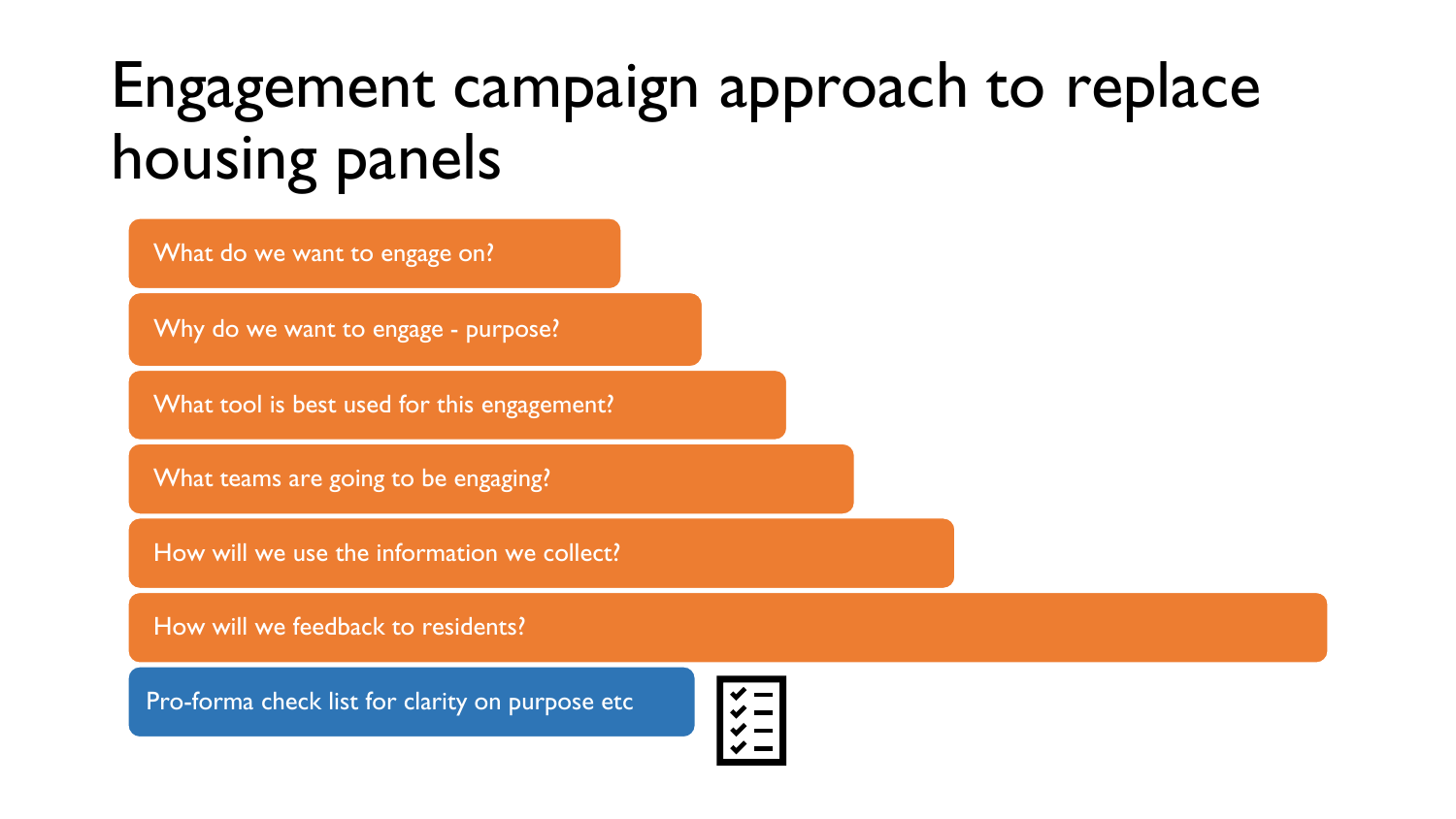## Tools available

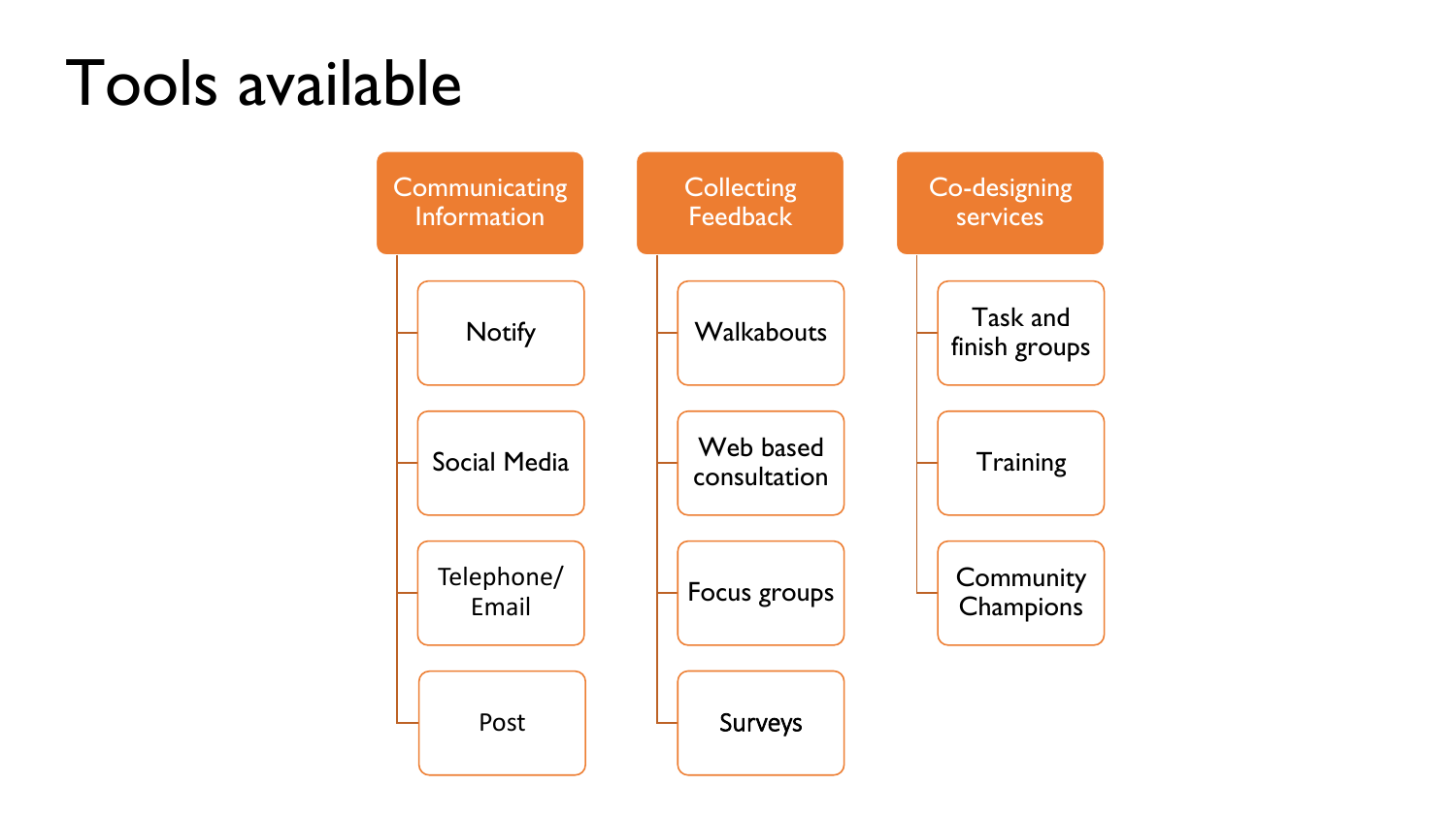## Structure chart of LHP prior to scrutiny review

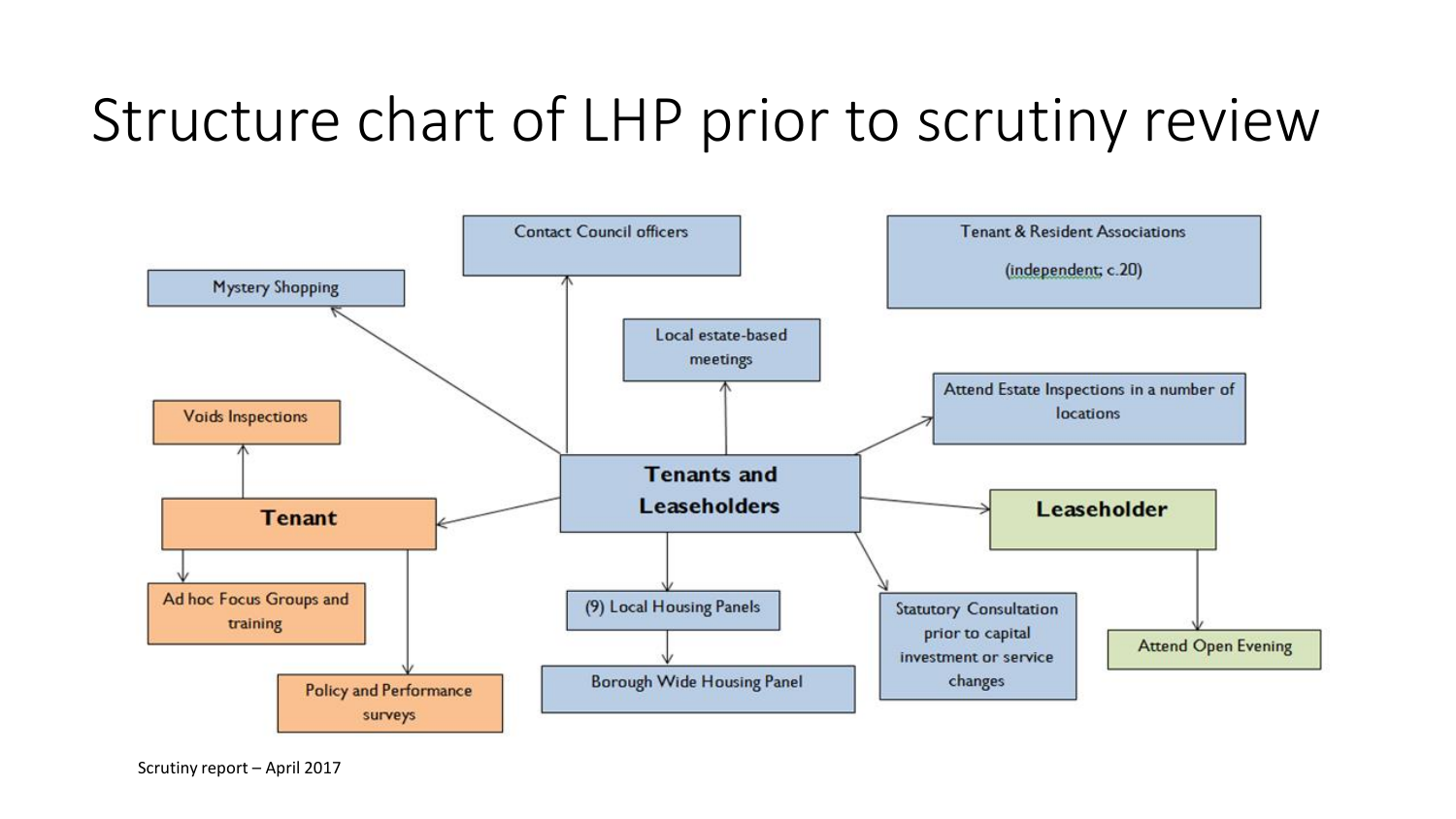## Priorities from residents, DMT and Cabinet Member

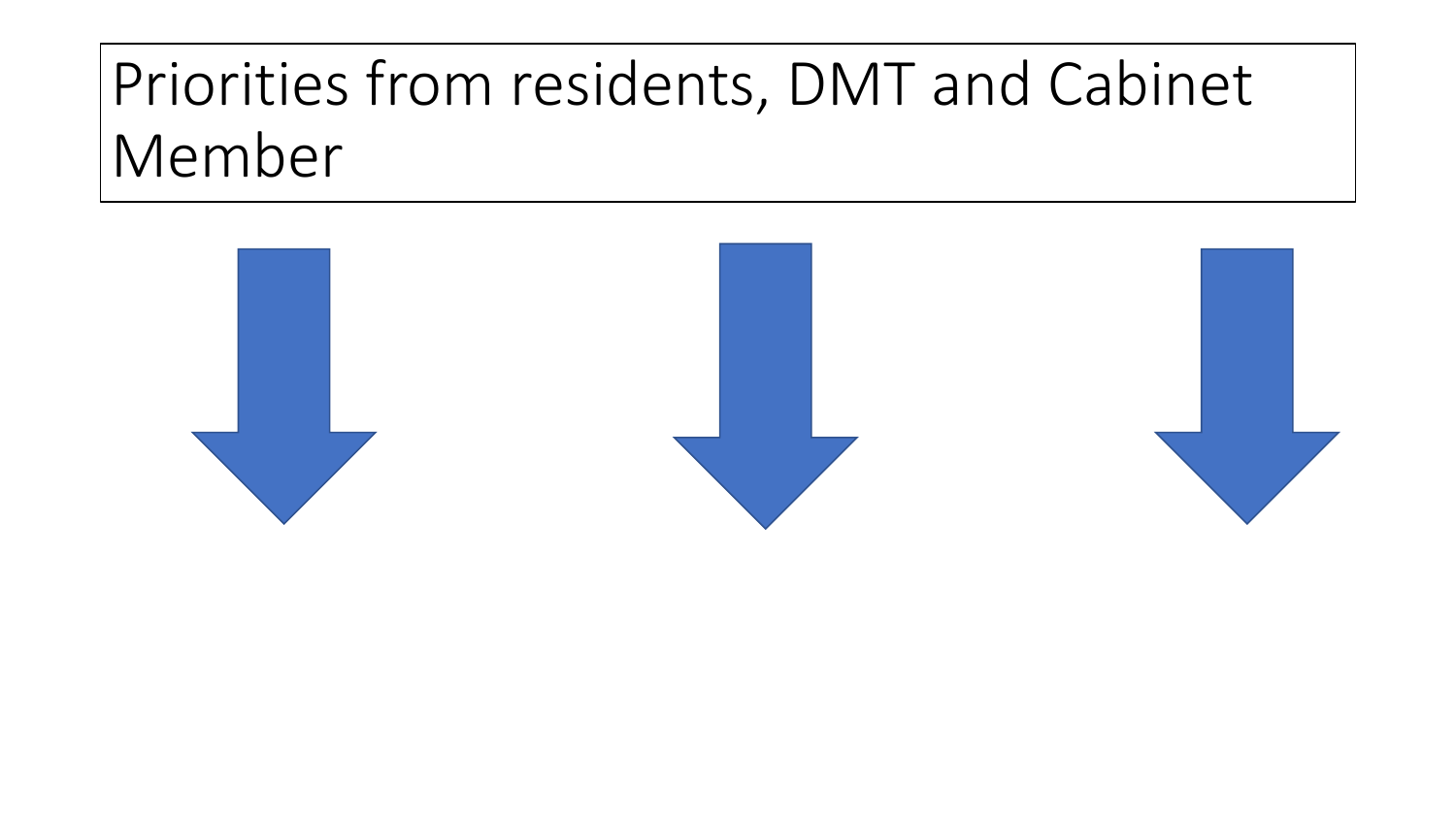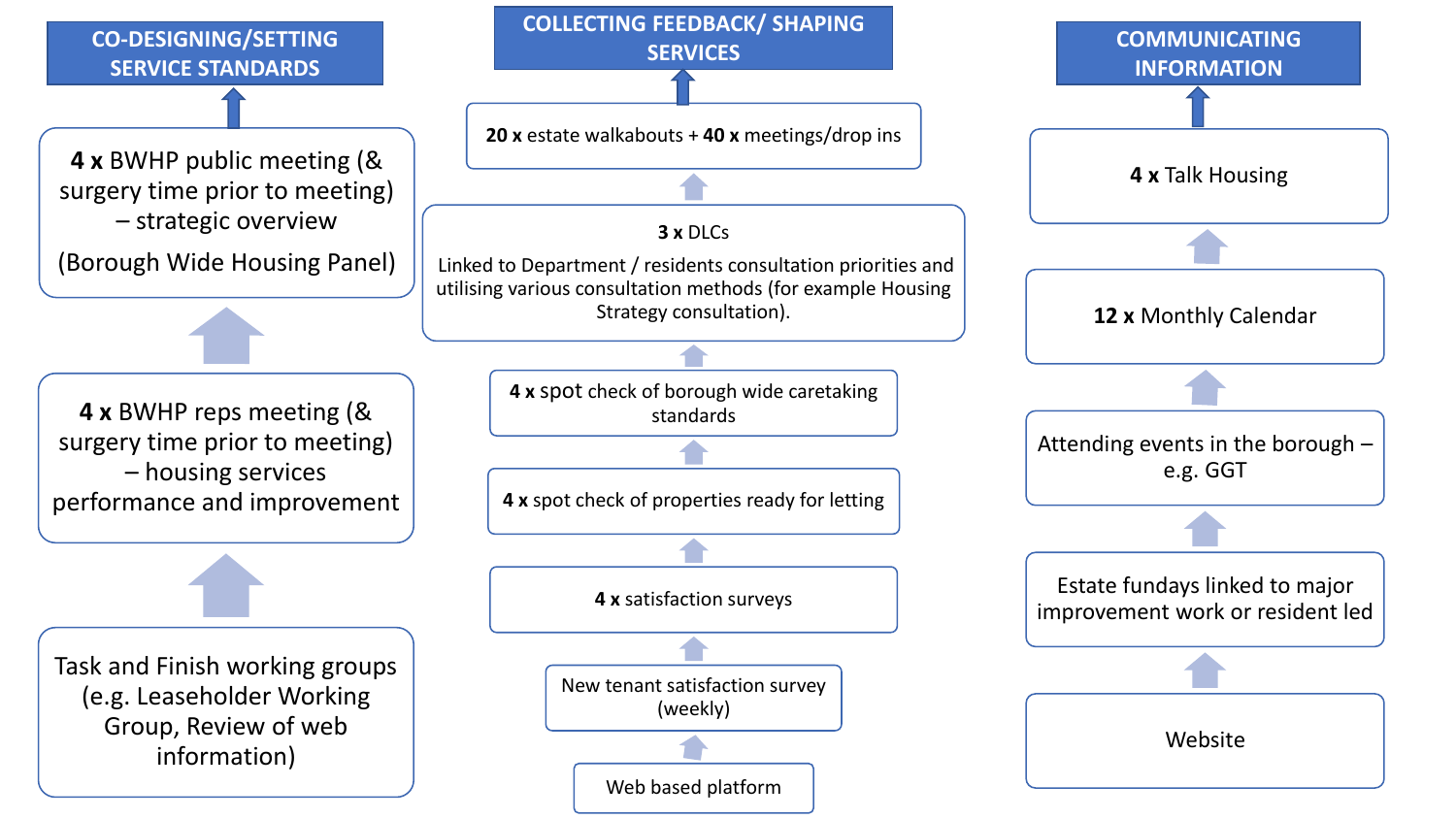

During COVID-19

Estate Walkabouts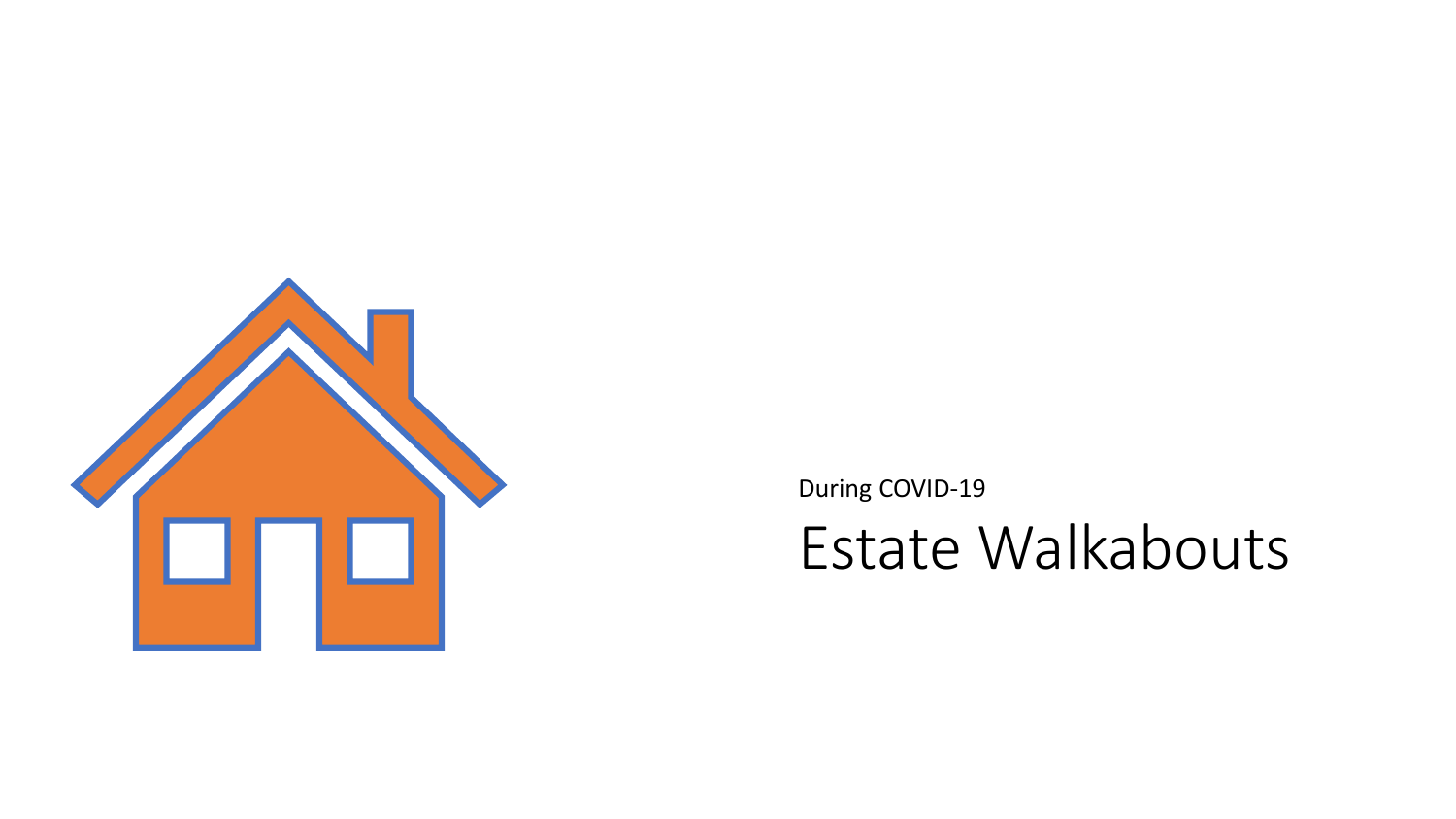### **CALLING RESIDENTS OF WOOLWICH** COMMON **ESTATE!**

#### **Ne want to** mprove your home

in Cllr Anthony Okereke and fficers from the Royal Borough f Greenwich for a virtual event n MONDAY 24 MAY.  $PM - 7.30PM$ 

ell us about issues or problems n your estate including:

- Communal repairs
- Caretaking issues
- Improvements to green spaces
- Anti-social behaviour



ou can share photos and details of issues on your estate by filling ut a form on our website: royalgreenwich.gov.uk/yourview

or more information please email, call or visit our website:

#### 1020 8921 5149

community-participation@royalgreenwich.gov.uk



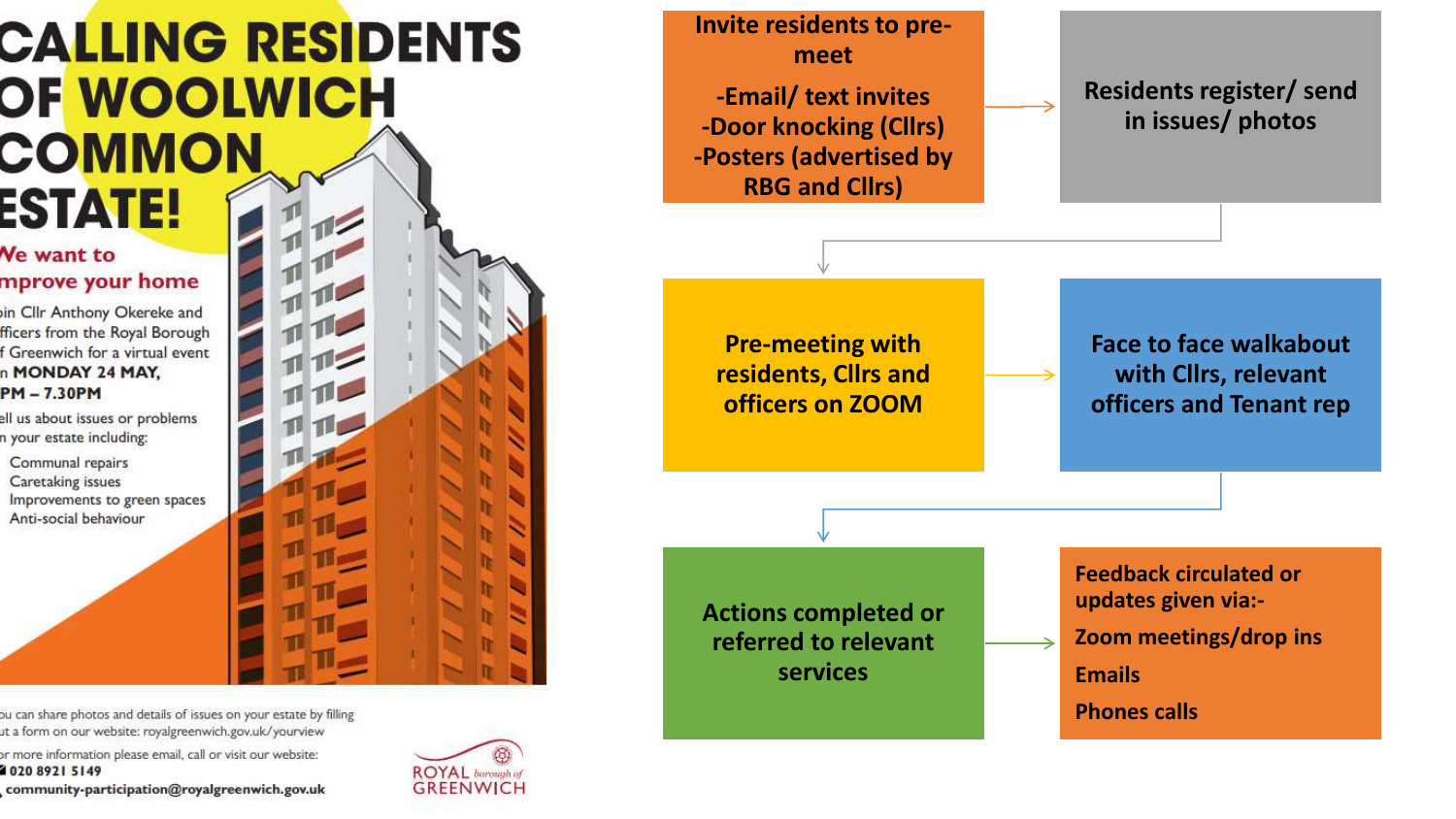### Attendance at estate walkabout meetings

- At the Woolwich Common meeting, 13 residents attended.
- 70% of the residents were from the BAME communities.
- At the Coldharbour Estate meeting, 15 residents attended.
- 13% of the residents were from BAME, reflecting a different demographic on the estate, but evidencing a more diverse attendance than at the LHP.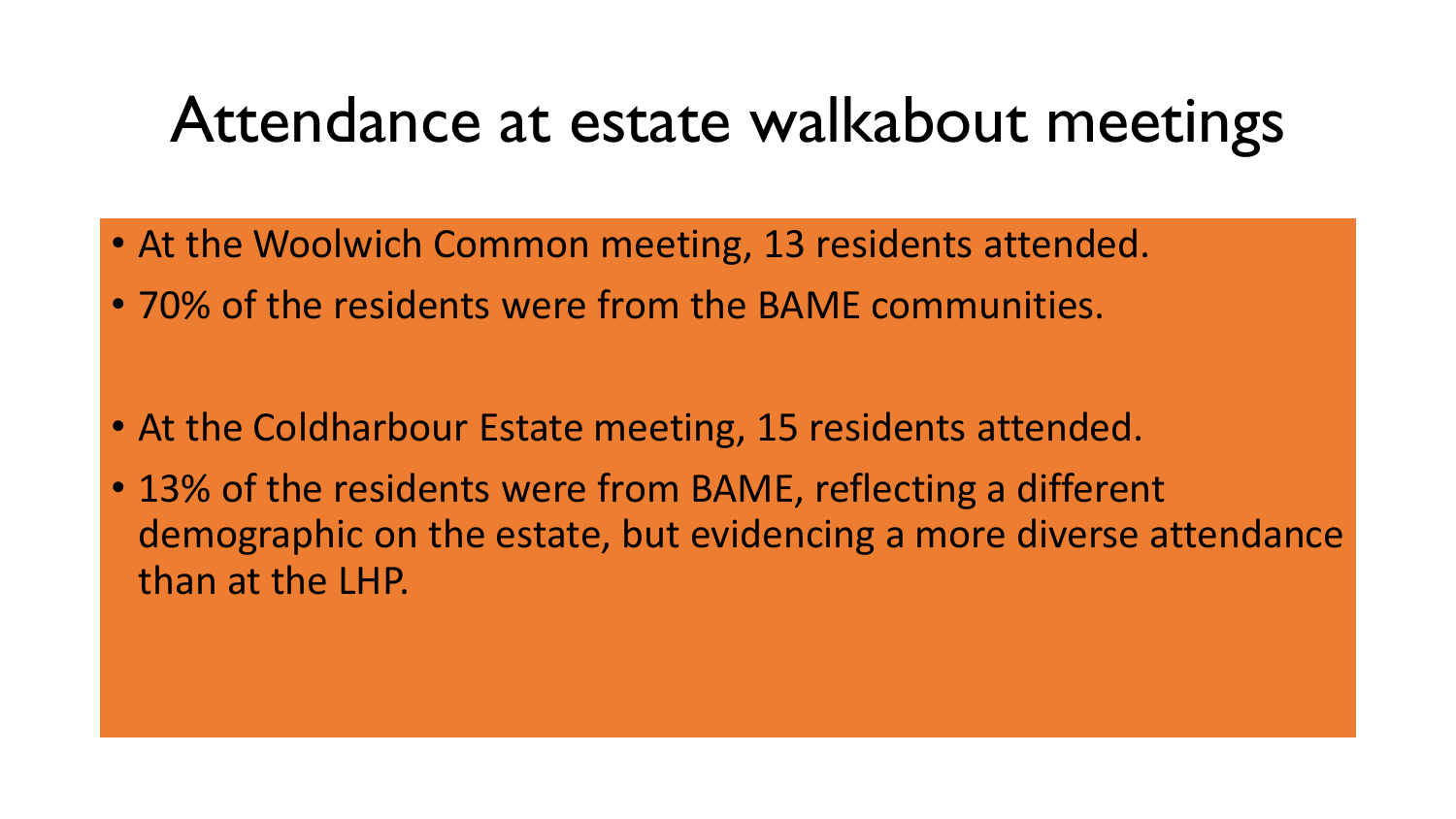

# Housing Champions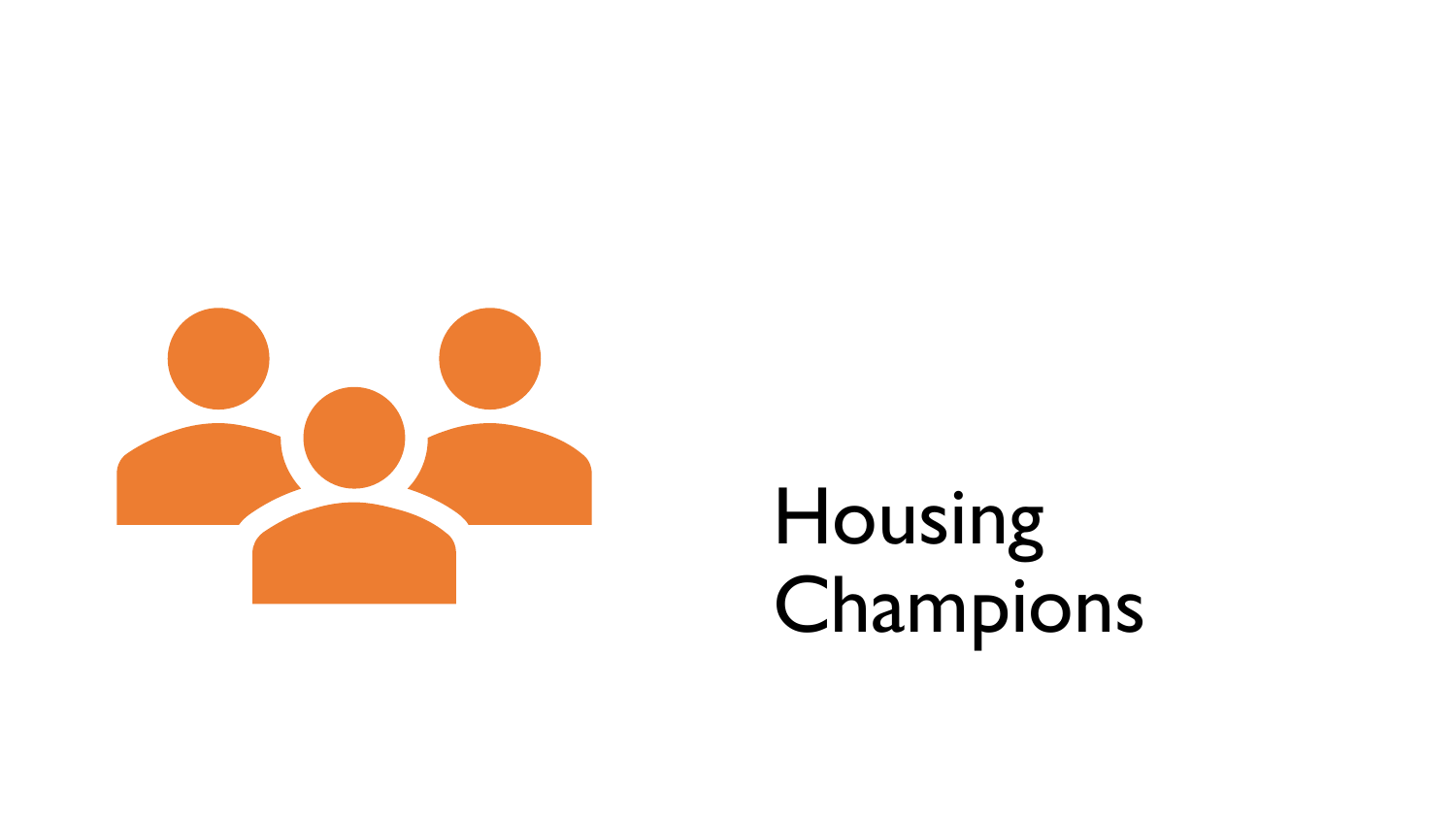### **How the Champion role fits into the Housing Strategy**



**Strand 3-support for people with specific housing needs.**

**Equality Diversity and Inclusion, BAME, Physical and Learning Disabilities, LGBTQ+**

**Young People**

**Strand 5- Building resilient and vibrant communities**

**Resident Association Community Gardens, Estate Walkabouts, Growing Healthy Food**